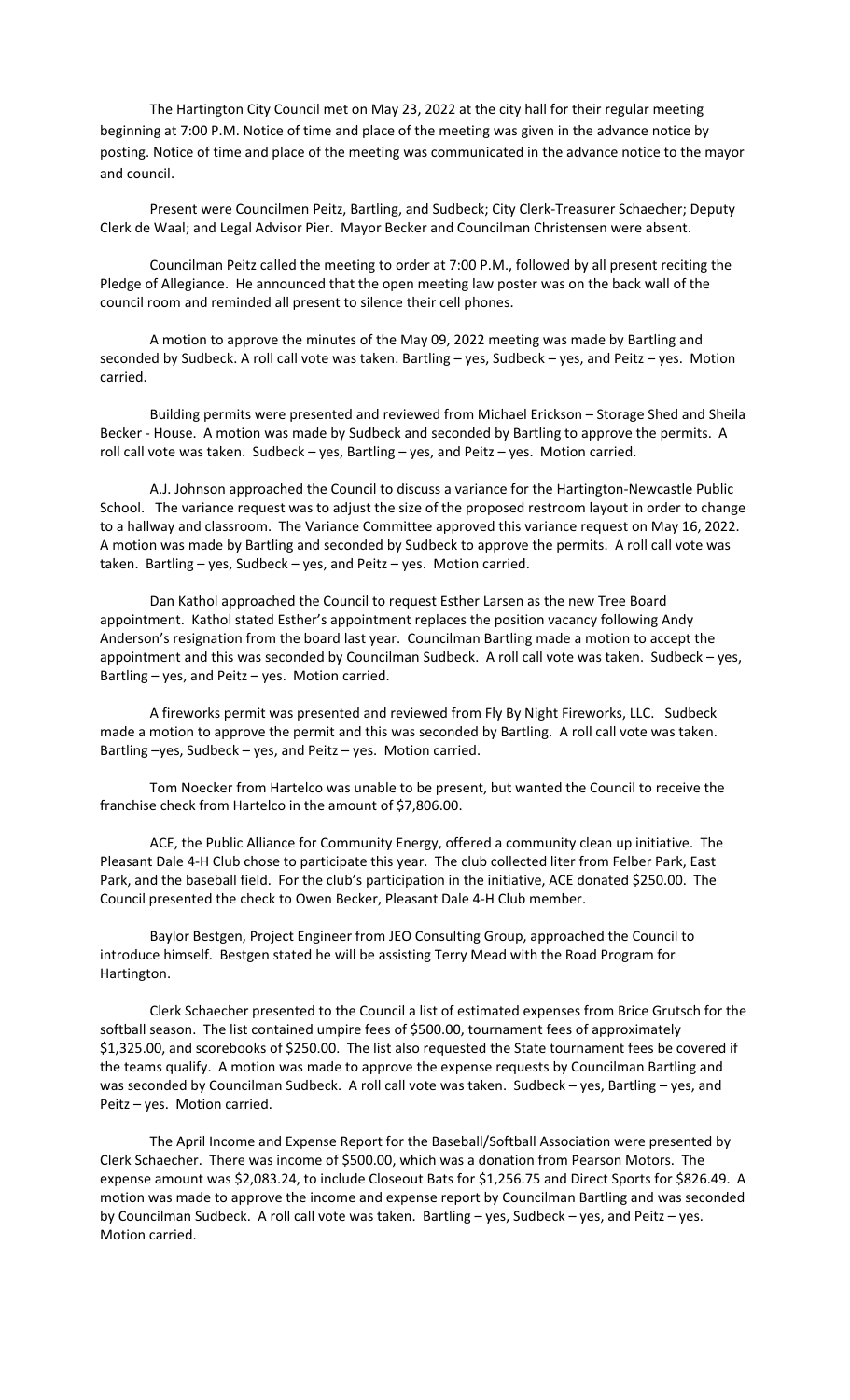## Department Reports:

Park – Councilman Peitz: None. Councilman Sudbeck stated the landscaping by the shelter house has been completed and a tree has also been planted by the shelter house. Staff is still working on cleanup from the past storm.

Pool/Interim Gun Range – Councilman Bartling: The pool is getting filled and the plan is to open on Friday or Saturday.

Complex/Auditorium – Councilman Sudbeck: We are looking for options to protect the doors on the restrooms from the wind. The disc golf course is complete, except for the hole number signs. Track season is finished and all of the cornstalks are cleaned up from the fence. For the auditorium, we are looking into a key fob system. Councilman Peitz stated something needs to be done about the parking at the complex during large events, especially during storms or emergencies.

Fire/Ambulance – Councilman Christensen: Absent

General – Mayor Becker: Absent

Steve Pier: None

Clerk Schaecher: None

Deputy Clerk de Waal: None

Public Comments: Rob Dump asked for the Cedarvision franchise amount and asked for further details on the shelter house landscaping project, which included a tree, sidewalk, and new landscaping.

The following bills were presented for payments:

| General:    | Cedar County Register of Deeds 16.00, Great America Financial Services 105.00, and<br>Kennedy, Pier, Loftus, & Reynolds 400.00                                                                                                                                                      |
|-------------|-------------------------------------------------------------------------------------------------------------------------------------------------------------------------------------------------------------------------------------------------------------------------------------|
| Streets:    | Black Hills Energy 693.42, Bomgaars 536.88, NPPD 3,208.56, and USAble Life 14.50                                                                                                                                                                                                    |
| Water:      | Cedar-Knox PPD 974.22 and NPPD 413.95                                                                                                                                                                                                                                               |
| Sewer:      | Black Hills Energy 96.18, Bomgaars 170.62, Midwest Laboratories 1,262.00, NDEE<br>125.00, and NPPD 2,811.90                                                                                                                                                                         |
| Sanitation: | Bomgaars 41.08, Stop N Go 960.60, and USAble Life 29.00                                                                                                                                                                                                                             |
| Fire:       | Black Hills Energy 121.61, NPPD 121.60, and Stop N Go 22.88                                                                                                                                                                                                                         |
| Ambulance:  | Avera Sacred Heart Hospital 316.18, Black Hills Energy 121.60, Emergency Medical<br>Products 255.96, and NPPD 90.03                                                                                                                                                                 |
| Recreation: | Bomgaars 9.99, J. Heine 39.52, and NPPD 63.16                                                                                                                                                                                                                                       |
| Pool:       | Black Hills Energy 35.02, Cash 100.00, Hawkins, Inc. 1,364.35, and NPPD 47.37                                                                                                                                                                                                       |
| Parks:      | Bomgaars 136.60, Hartington Tree 3,000.00, and NPPD 349.42                                                                                                                                                                                                                          |
| Complex:    | CBS Constructors 9,995.00, NPPD 77.37, and Tri-State Turf & Irrigation 954.50                                                                                                                                                                                                       |
| Library:    | T. Anderson 150.00, Black Hills Energy 192.73, Bomgaars 282.87, Demco 115.51, D.<br>Fischer 162.50, Hometown Leasing 48.40, Ingram 482.11, Leise Concrete 1,850.00,<br>Midwest Tape 58.97, NPPD 189.05, Oriental Trading 128.19, Quill Corporation 102.96,<br>and USAble Life 29.00 |
| City Hall:  | Black Hills Energy 57.91, D. Fischer 187.50, Hometown Leasing 62.05, International<br>Institute of Municipal Clerks 175.00, League of Nebraska Municipalities 377.00, NPPD<br>211.28, and USAble Life 14.50                                                                         |